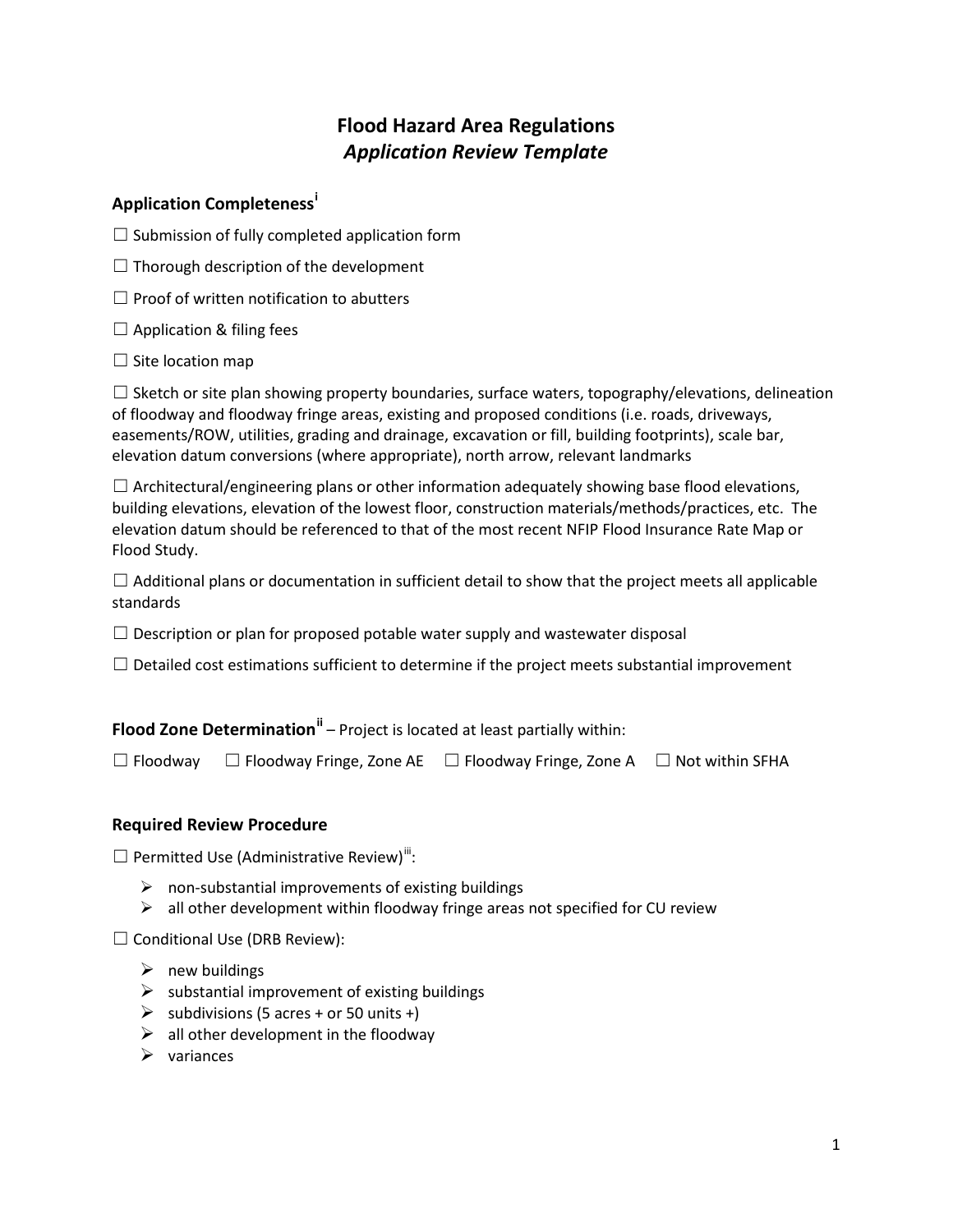#### **Project Description**

| Property Owner:                                                                                           |  |
|-----------------------------------------------------------------------------------------------------------|--|
| Tax/Parcel ID:                                                                                            |  |
| E911 Address:                                                                                             |  |
| Parcel Acreage:                                                                                           |  |
| <b>Project Details</b><br>(new construction,<br>expansion,<br>renovations, etc.):<br>Abutting properties: |  |
| <b>Complete Application</b><br>Received:                                                                  |  |
| Submit copies for VT<br><b>DEC Review:</b><br>Public Hearing(s):                                          |  |
| Summary of DEC<br><b>Comments Provided:</b>                                                               |  |
| Date Hearing Closed:                                                                                      |  |
| Decision Issued:                                                                                          |  |
| <b>Interested Parties:</b>                                                                                |  |
| Witnesses:                                                                                                |  |
| Other Information:                                                                                        |  |

### **Substantial Improvement Determination**

Estimated Project Cost<sup>[iv](#page-3-3)</sup>:

Structure Market Value<sup>[v](#page-3-4)</sup>:

%of Improvement/Market Value:

☐ Not Applicable/New Construction

 $\Box$  Not substantial improvement (project cost estimate is under 50% of the structure market value)

 $\Box$  Substantial improvement (project cost estimate is under 50% of the structure market value)

## *(See Flood Cost Estimate Worksheet in Application)*

### **Standards for All Developments** (floodway & floodway fringe) – see Section 5.6(H)(1)

 $\Box$  Reasonably safe from flooding

- □ Anchored to prevent floatation, collapse or lateral movement
- ☐Constructed with flood-resistant materials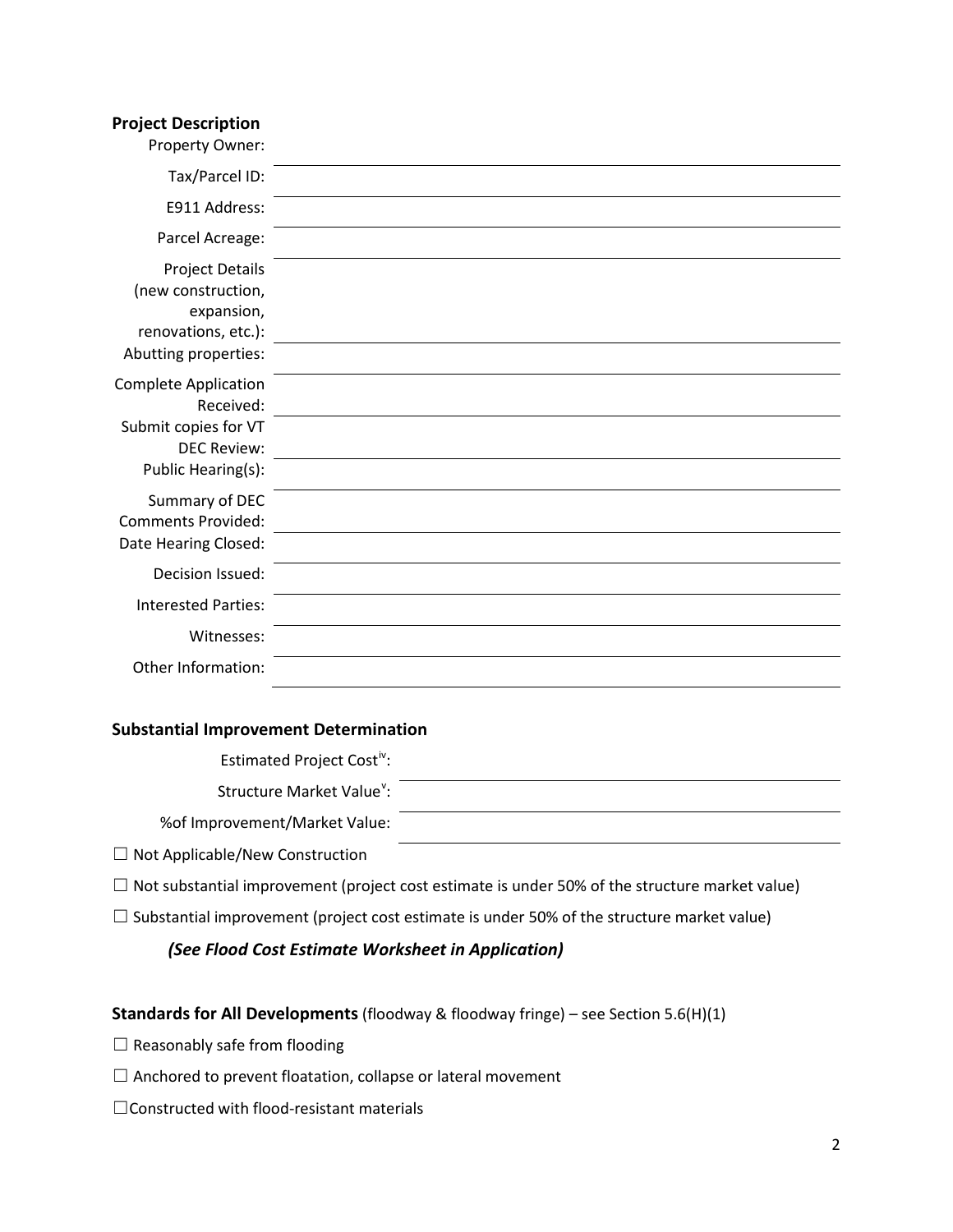$\Box$  Construction methods and practices that minimize flood damage

 $\Box$  Building systems (e.g. heating, electrical, ventilation, plumbing, air conditioning) designed and/or located to prevent flood water from entering or accumulating within components

# **Standards for Floodway** – see Section 5.6(h)(2)

 $\Box$  Development is prohibited unless applicant's hydrologic and hydraulic analysis determines that the proposed development will result in no increase in flood levels (i.e. "no rise"); certified by licensed registered engineer

 $\Box$  All development and subdivisions shall be reviewed to assure:  $\mathrm{N}$ 

- − Minimize potential flood damage
- − Public facilities (sewer, electrical, water systems) are constructed to minimize flood damage
- − Adequate drainage is provided to reduce exposure to flood damage
- − Comply with Floodway Fringe standards in Section 5.6(H)(3)

# **Standards for Floodway Fringe** (Floodplain)

*For Development in Zone A* (no base flood elevation determined) – see Section 5.6(H)(3)(c) [vi](#page-3-5):

 $\Box$  Elevate residential structures for new construction and substantial improvements

 $\Box$  Elevate new construction of non-residential structures

 $\Box$  Elevate or flood-proof substantial improvements of non-residential structures

#### *For Development in Zone AE* (base flood elevation determined) – see Section 5.6(h)(2):

 $\Box$  New construction & existing residential buildings to be substantially improved shall have lowest floor elevated one foot above BFE (i.e. basement floor must be one foot above BFE)

 $\Box$ Existing non-residential buildings to be substantially improved are elevated one foot above BFE or designed to be watertight and resident to hydrostatic/hydrodynamic loads and effects of buoyancy; and certified by a professional engineer or architect

 $\Box$  New, replaced or substantially improved manufactured homes are adequately elevated and anchored

 $\Box$  Fully enclosed areas below grade are prohibited

 $\Box$  Fully enclosed areas above grade can only be used for parking or storage, and must be designed to automatically equalize hydrostatic flood forces on exterior walls by allowing for the entry and exit of floodwaters through at least two adequately sized openings

☐Subdivisions and other developments greater than 50 lots or 5 acres shall include BFE data

 $\Box$  Subdivisions and manufactured home parks are designed to:

- − Minimize flood damage w/in the flood prone area
- − Public facilities (sewer, electrical, water systems) are located and constructed to minimize flood damage